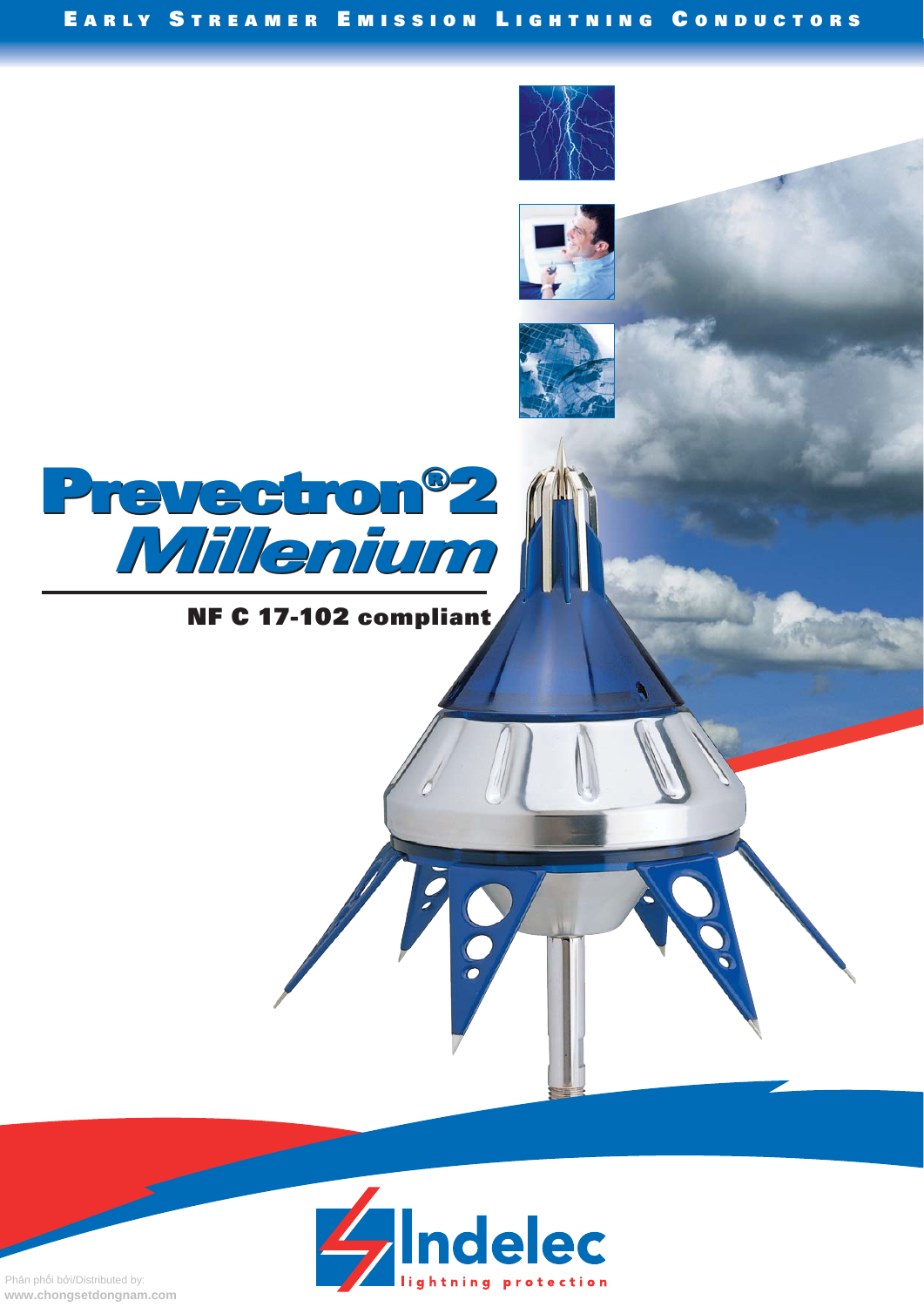**INDELEC's reputation in the field of lightning protection dates back almost fifty years.**

**Since 1986, the company has invested heavily in the manufacture of its PREVECTRON® Early Streamer Emission Lightning Conductor. This has involved both fundamental research into the physical phenomena associated with lightning, as well as extensive product development.**

**The latest PREVECTRON®2 series provides optimal protection against the direct effects of lightning.**

### **Operation**

The PREVECTRON®2 is operating in three stages:

- **•The ionization device is charged** via the lower electrodes using the ambient electrical field (several million volts/meter when storms are prevalent). This means the PREVECTRON®2 is a fully autonomous system requiring no external power supply.
- **The ionization phenomenon is controlled** by a device which detects the appearance of a downward leader: the local electrical field increases rapidly when a discharge is imminent. The PREVECTRON®2 detects changes within the field, making it the

first E.S.E. air terminal to react at the precise moment the downward leader develops from the cloud to the ground.

**• Early triggering of the upward leader** using a system of spark ionization between the upper electrodes and the central tip. The PREVECTRON®2's ability to trigger an upward leader ahead of any other protruding point within the protected area ensures it will be the preferential point of impact for the lightning discharge.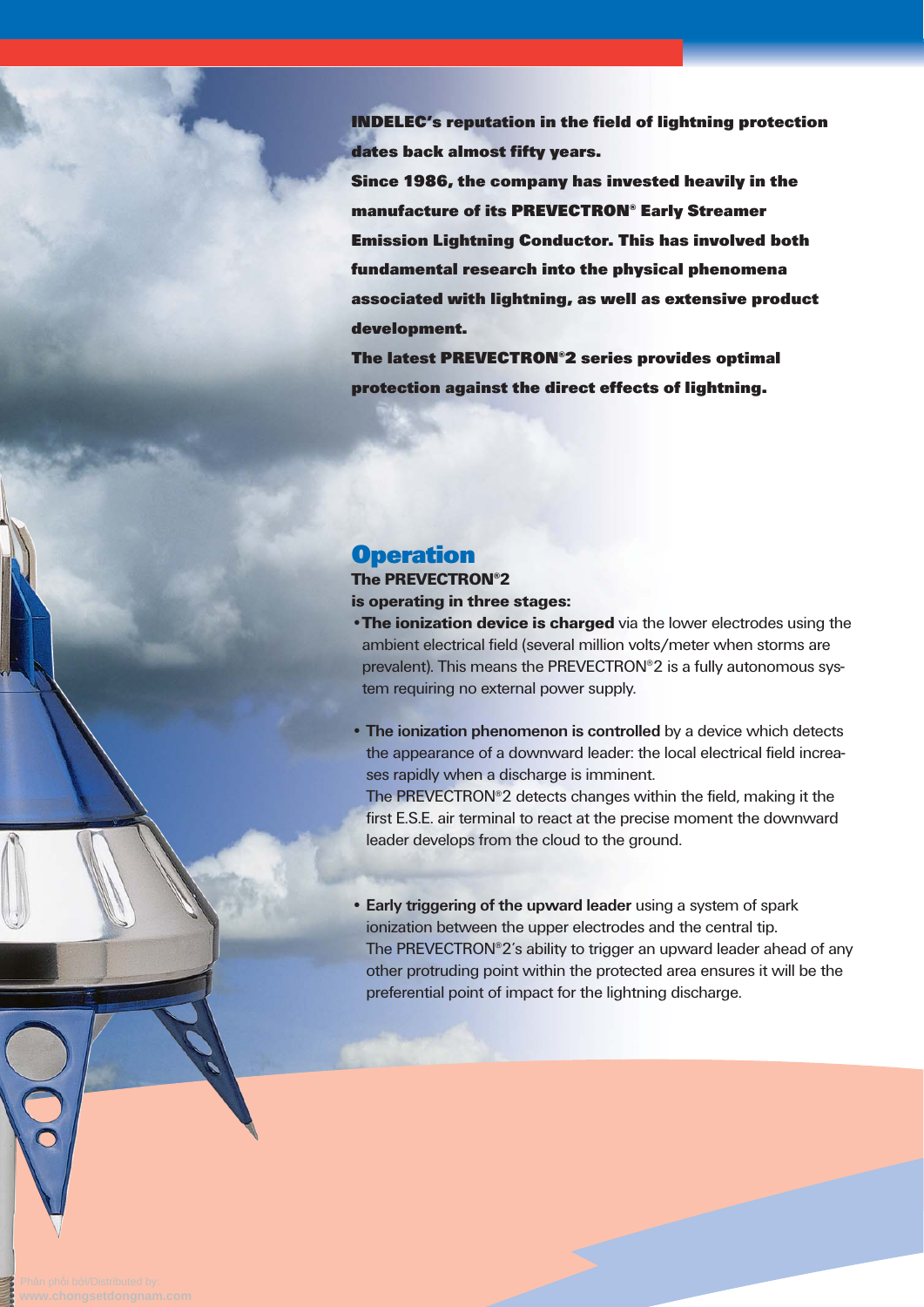### **Protection areas**

French Standard NFC 17-102 requires that every ESE Lightning Conductor first undergo a series of high-voltage laboratory tests to determine the gain in triggering time in comparison to a simple rod. The value obtained - referred to as  $\Delta t$  - equals the average trigger time over a run of 100 electrical discharges in the laboratory, minus a 35% safety margin. This figure is then used to calculate each conductor's protection area according to the standardized formula.

From the outset, INDELEC subjected the PREVECTRON®2 to independent testing in laboratories across France (EDF facility at Renardières & Cediver Laboratory at Bazet) and internationally (Louvain University in Belgium, IREQ in Canada & KERI in South Korea). The tests highlighted the advantages of the PREVECTRON®2's early triggering system compared to a passive rod and allowed each model's average Δt value to be measured. The results of the tests have all been approved by the CNRS and are available on request.

# $m = 1$

 $x + 1$ 

### **Installation**

Installation procedure for the PREVECTRON®2 is governed by French standard NFC 17-102 and follows a series of simple rules catering for all types of structure: • the tip should be positioned at least 2m above the structure to be protected;

• with heights less than 28m, a single down conductor is sufficient

(as long as the conductor's horizontal projection is less than its vertical projection);

- the resistance of the grounding system should be less than  $10\Omega$ ;
- PREVECTRON®2 activity can be recorded by installing a lightning strike counter;
- the PREVECTRON®2 has been designed for the most extreme climatic conditions (see the results of our real-life lightning tests). INDELEC also markets a tester allowing clients to regularly check the air terminal on-site.



**S** *3.40*

**Ø 100 mm / H = 330 mm**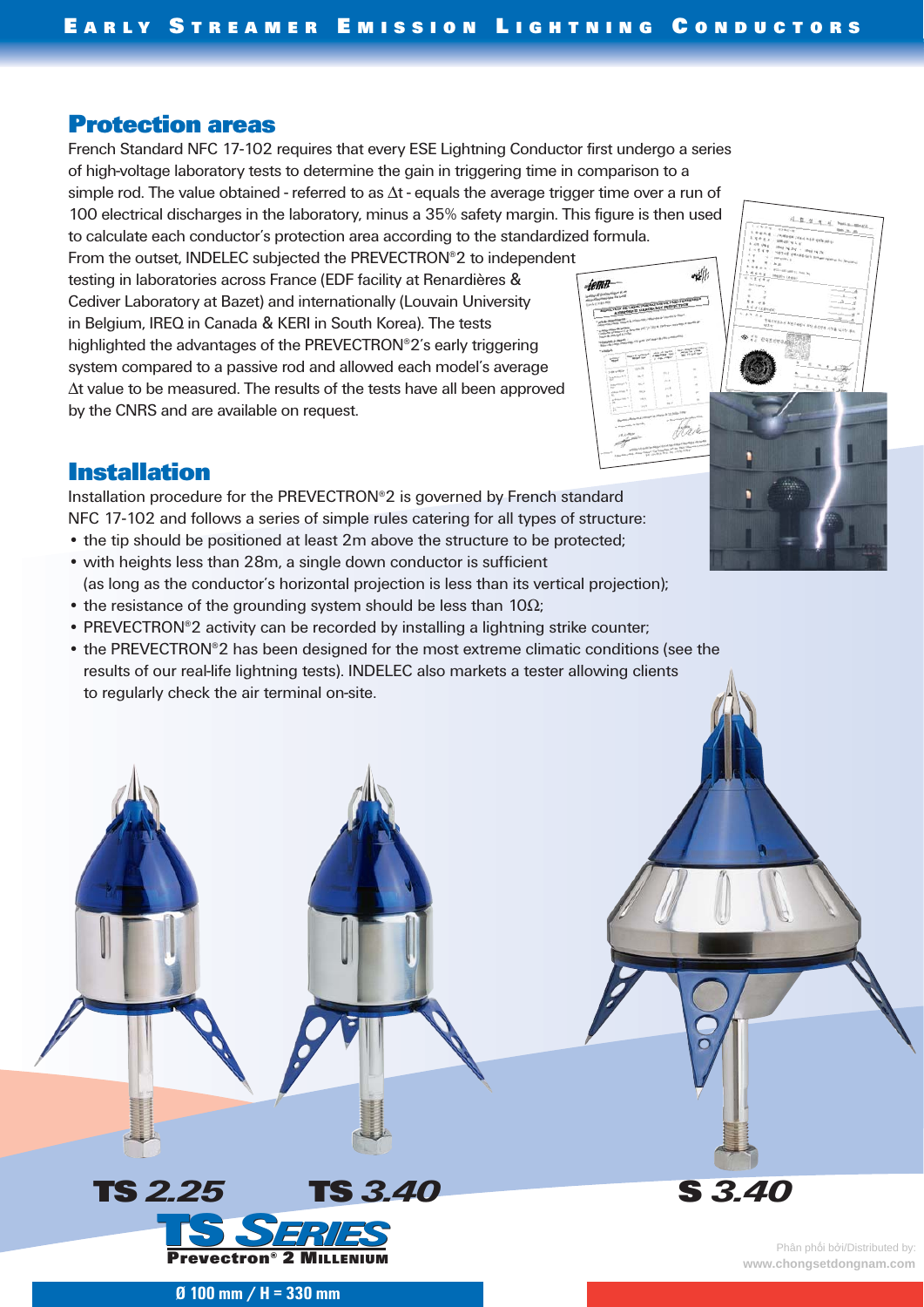| The skills of INDELEC's engineers, the variety of tests carried out in both high-voltage                                           |                                                                                                                                                                                                                                                                                                                                                    |
|------------------------------------------------------------------------------------------------------------------------------------|----------------------------------------------------------------------------------------------------------------------------------------------------------------------------------------------------------------------------------------------------------------------------------------------------------------------------------------------------|
|                                                                                                                                    | laboratories and real-life lightning conditions, and the experience gained from the thousands                                                                                                                                                                                                                                                      |
|                                                                                                                                    |                                                                                                                                                                                                                                                                                                                                                    |
|                                                                                                                                    |                                                                                                                                                                                                                                                                                                                                                    |
|                                                                                                                                    |                                                                                                                                                                                                                                                                                                                                                    |
|                                                                                                                                    |                                                                                                                                                                                                                                                                                                                                                    |
|                                                                                                                                    | of PREVECTRON®2 installations around the world, have allowed us to develop a complete                                                                                                                                                                                                                                                              |
| range of lightning conductors offering a host of key benefits:                                                                     |                                                                                                                                                                                                                                                                                                                                                    |
| . 5-MODEL RANGE OFFERING CUSTOMIZED SOLUTIONS FOR EACH PROJECT<br>(EASTHETIC CONSTRAINTS, REQUIRED PROTECTION AREA, ETC.);         |                                                                                                                                                                                                                                                                                                                                                    |
|                                                                                                                                    |                                                                                                                                                                                                                                                                                                                                                    |
|                                                                                                                                    |                                                                                                                                                                                                                                                                                                                                                    |
| · FULLY AUTONOMOUS OPERATION;                                                                                                      |                                                                                                                                                                                                                                                                                                                                                    |
| • TOTAL RELIABILITY, EVEN IN EXTREME CLIMATIC CONDITIONS;<br>· PROVEN, ROBUST DESIGN ABLE TO WITHSTAND MULTIPLE LIGHTNING STRIKES; |                                                                                                                                                                                                                                                                                                                                                    |
|                                                                                                                                    |                                                                                                                                                                                                                                                                                                                                                    |
|                                                                                                                                    |                                                                                                                                                                                                                                                                                                                                                    |
|                                                                                                                                    |                                                                                                                                                                                                                                                                                                                                                    |
|                                                                                                                                    | • LIGHTNING CONDUCTOR ONLY BECOMES ACTIVE WHEN ELECTRICAL FIELD INTENSITY RISES<br>(LIGHTNING DISCHARGE LIKELY), THE PREVECTRON®2 PRESENTS NO DANGER TO THE SITE;<br>• STRAIGHTFORWARD INSTALLATION & MAINTENANCE USING TOOLS SPECIALLY DEVELOPED BY INDELEC.<br>INCLUDING PROTECTION CALCULATION SOFTWARE, STRIKE COUNTER AND PREVECTRON® TESTER; |
|                                                                                                                                    |                                                                                                                                                                                                                                                                                                                                                    |
| . HIGH-VOLTAGE LABORATORY TEST RESULTS AVAILABLE ON REQUEST;                                                                       |                                                                                                                                                                                                                                                                                                                                                    |
|                                                                                                                                    |                                                                                                                                                                                                                                                                                                                                                    |
| . REAL-LIFE TEST RESULTS & SCIENTIFIC REPORTS AVAILABLE ON REQUEST;                                                                |                                                                                                                                                                                                                                                                                                                                                    |
|                                                                                                                                    |                                                                                                                                                                                                                                                                                                                                                    |
|                                                                                                                                    |                                                                                                                                                                                                                                                                                                                                                    |
| • ISO 9001-2000 MANUFACTURING PROCESS (CERTIFICATE #116884).                                                                       | • ULTRA-SAFE CAPTURE TIP THANKS TO FULL ELECTRICAL CONTINUITY BETWEEN THE TIP AND THE                                                                                                                                                                                                                                                              |
|                                                                                                                                    |                                                                                                                                                                                                                                                                                                                                                    |
|                                                                                                                                    |                                                                                                                                                                                                                                                                                                                                                    |
|                                                                                                                                    |                                                                                                                                                                                                                                                                                                                                                    |
|                                                                                                                                    |                                                                                                                                                                                                                                                                                                                                                    |
|                                                                                                                                    |                                                                                                                                                                                                                                                                                                                                                    |
|                                                                                                                                    |                                                                                                                                                                                                                                                                                                                                                    |
|                                                                                                                                    |                                                                                                                                                                                                                                                                                                                                                    |
|                                                                                                                                    |                                                                                                                                                                                                                                                                                                                                                    |
|                                                                                                                                    |                                                                                                                                                                                                                                                                                                                                                    |



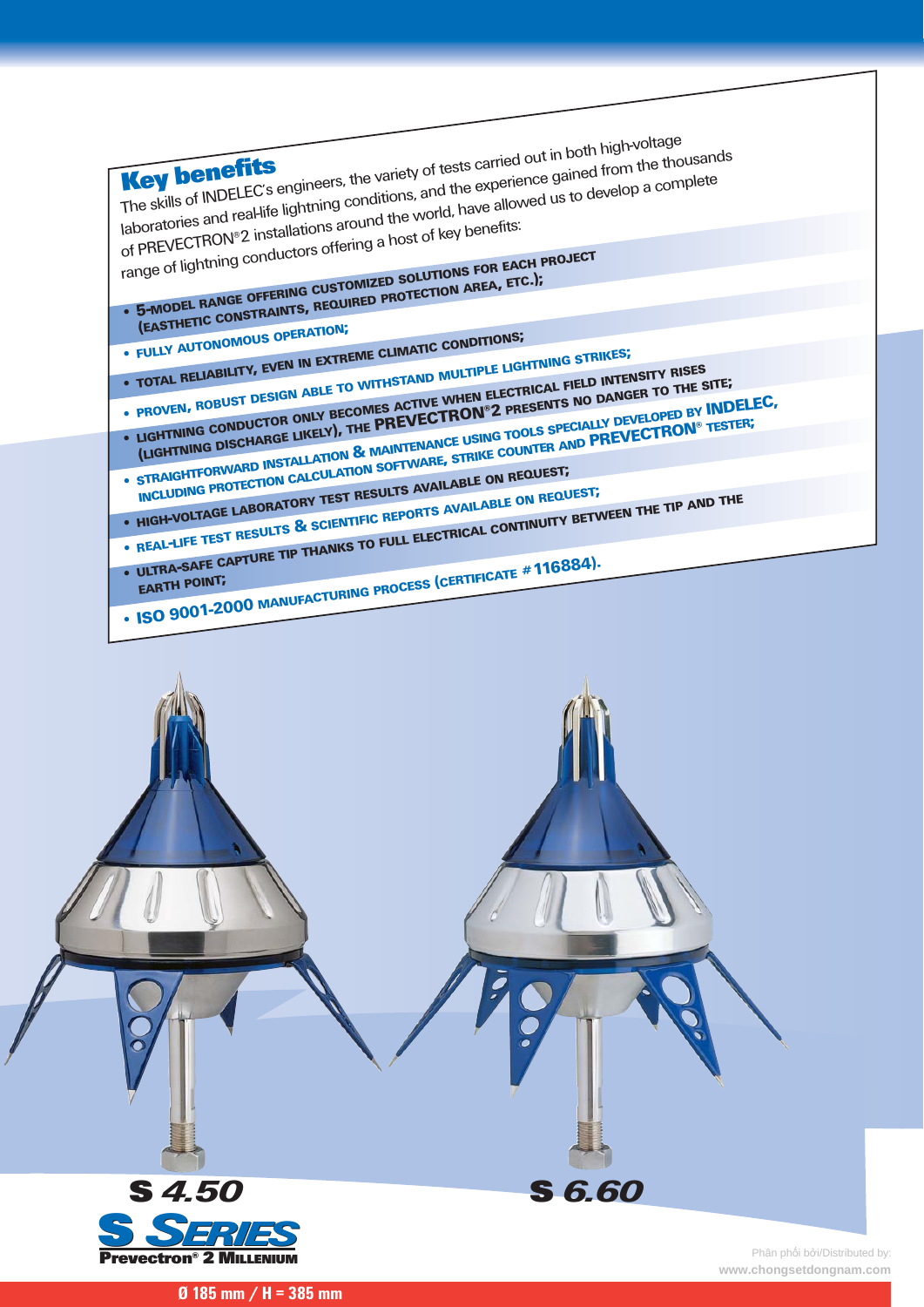# **Protection area**

The protection area Rp of a PREVECTRON®2 lightning conductor is calculated according to French Standard NF C 17-102, thus:  $R_p = \sqrt{h (2D-h) + \Delta L (2D + \Delta L)}$ 

The protection area depends on a number of factors:

- Gain in triggering time ΔT of the chosen PREVECTRON®2 (see Technical Guide: high-voltage laboratory PREVECTRON® test results), which allows the ΔL value to be determined according to the formula  $\Delta L$  (m) = V(m/ $\mu$ s) . $\Delta T(\mu s)$ ;
- $\cdot$  D = 20, 30, 45, or 60, depending on the protection level required (I, II, III or IV) on a given site, according to the lightning risk assessment guide (C 17-108);
- the actual height of the lightning air terminal above the surface to be protected: h (where h < 5m, see table below).



**Calculating the protection area using Indelec's Protec** *2001***©** software

|                                             | h(m)           | $\mathbf{2}$   | 3            | 4  | 5   | 10  |
|---------------------------------------------|----------------|----------------|--------------|----|-----|-----|
| Protection<br><b>Level I:</b><br>$D = 20$ m | S 6.60         | 31             | 47           | 63 | 79  | 79  |
|                                             | S 4.50         | 27             | 41           | 55 | 68  | 69  |
|                                             | S 3.40         | 23             | 35           | 46 | 58  | 59  |
|                                             | <b>TS 3.40</b> | 23             | 35           | 46 | 58  | 59  |
|                                             | <b>TS 2.25</b> | 17             | 24           | 34 | 42  | 44  |
|                                             |                |                |              |    |     |     |
|                                             |                |                |              |    |     |     |
|                                             | h(m)           | $\mathbf{2}$   | 3            | 4  | 5   | 10  |
| Protection                                  | S 6.60         | 34             | 52           | 68 | 86  | 88  |
|                                             | S 4.50         | 30             | 45           | 60 | 76  | 77  |
| <b>Level II :</b>                           | S 3.40         | 26             | 39           | 52 | 65  | 67  |
| $D = 30$ m                                  | <b>TS 3.40</b> | 26             | 39           | 52 | 65  | 67  |
|                                             | <b>TS 2.25</b> | 19             | 29           | 39 | 49  | 51  |
|                                             |                |                |              |    |     |     |
|                                             | h(m)           | $\overline{2}$ | $\mathbf{3}$ | 4  | 5   | 10  |
| Protection                                  | S 6.60         | 39             | 58           | 78 | 97  | 99  |
|                                             | S 4.50         | 34             | 52           | 69 | 86  | 88  |
| <b>Level III :</b>                          | S 3.40         | 30             | 45           | 60 | 75  | 77  |
| $D = 45$ m                                  | <b>TS 3.40</b> | 30             | 45           | 60 | 75  | 77  |
|                                             | <b>TS 2.25</b> | 23             | 34           | 46 | 57  | 61  |
|                                             |                |                |              |    |     |     |
|                                             | h(m)           | 2              | 3            | 4  | 5   | 10  |
|                                             | S 6.60         | 43             | 64           | 85 | 107 | 109 |
| Protection                                  | <b>S4.50</b>   | 38             | 57           | 76 | 95  | 98  |
| <b>Level IV:</b>                            | S 3.40         | 33             | 50           | 67 | 84  | 87  |
| $D = 60$ m                                  | <b>TS 3.40</b> | 33             | 50           | 67 | 84  | 87  |
|                                             | <b>TS 2.25</b> | 26             | 39           | 52 | 65  | 69  |

# **Protection radius**